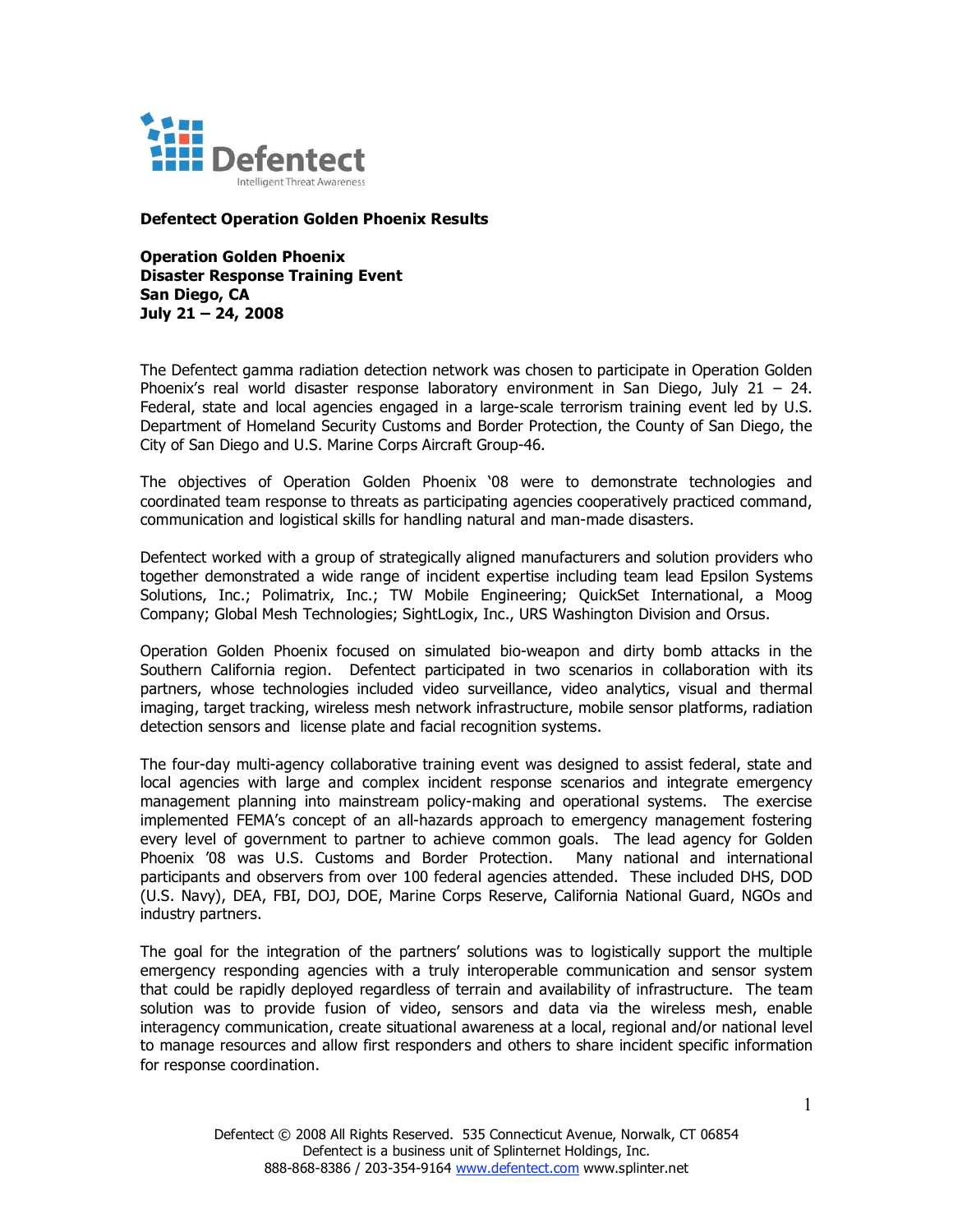At Brown Field Airport, U.S. Customs and Border Protection and Marine Aircraft Group-46 staffed a security checkpoint where Defentect's Gammatect Plus™ sensors monitored threat-level radiation ¼ mile from a designated area. The integrated Defentect DM3™ network detected radiological check sources' proximity to the security entrance and alerted authorities to their presence on cell phones, PDAs and pagers. At San Diego's Scripps Memorial Hospital La Jolla, Gammatect Plus™ sensors were positioned 50' from the main entrance in a public safety exercise by the San Diego Police and Fire Departments and Hospital personnel.

At Brown Field Airport and Scripps Memorial Hospital different configurations of the total solution were used based on the training event requirements. The solution included Defentect's Gammatect™ and Gammatect Plus™ radiation detection sensors that were fixed point, with Defentect's DM3™ messaging capabilities.

Defentect DM3™ was selected as part of an integrated Operation Golden Phoenix solution because of its exceptional CBRNE (Chemical, Biological, Radiological Nuclear, Explosives) software/sensor applications and unique messaging functionality. Defentect's Gammatect™ and Gammatect Plus™ gamma radiation sensors were used as fixed point sensors in the training exercises for their ability to detect and identify the type of radiation source or isotope and its level (mRhr).

Polimatrix personal portable belt mounted sensors were chosen as part of the integrated solution for their sensitive, small and power safe gamma and nuclear materials detection solutions. Defentect fixed point sensors and software and Polimatrix portable sensors were integrated so that the Defentect DM3™ management, monitoring and messaging system could receive messaging from individual Polimatrix units.

The operational task for the Brown Field Airport implementation included the management of radiation detection along with isotopic identification of the source to alert interested parties to the presence of threat level radiation while not causing alarm for relatively harmless low energy or medical isotopes.

At Brown Field, a directional Defentect Gammatect Plus™ sensor was deployed alongside a Gammatect™ omni directional sensor to test different deployment protocols. When radiation was detected the concept of operations (CONOPS) was to capture the alert on the Defentect DM3™ control panel and execute the alert messaging as defined on the control panel. These particular alerts consisted of SMS messages to individual cell phones, XML messages to other systems and e-mail messages to additional interested parties. The system captured all of the alerts in the local database for reporting.

## **Defentect Participation Objectives/Accomplishments - Provide Dirty Bomb Tactical Checkpoint Sensors**

At Brown Field, team lead Epsilon Systems integrated a Defentect Gammatect Plus™ fixed point radiation detection sensor to a Quickset Tripod. A Quickset Gemini camera was also affixed on the tripod to be activated once the sensor detected a source of radiation, so the operator of Situator deployed in the Epsilon Systems Mobile Command and Control Unit could receive a visual output of the event as it was occurring.

At San Diego's Memorial Hospital La Jolla, a tactical mobile command kit from partner TW Mobile Engineering was successfully used as the central control for Defentect DM3™ management, monitoring and messaging from the Gammatect Plus™ sensor that was deployed at the Hospital entrance checkpoint.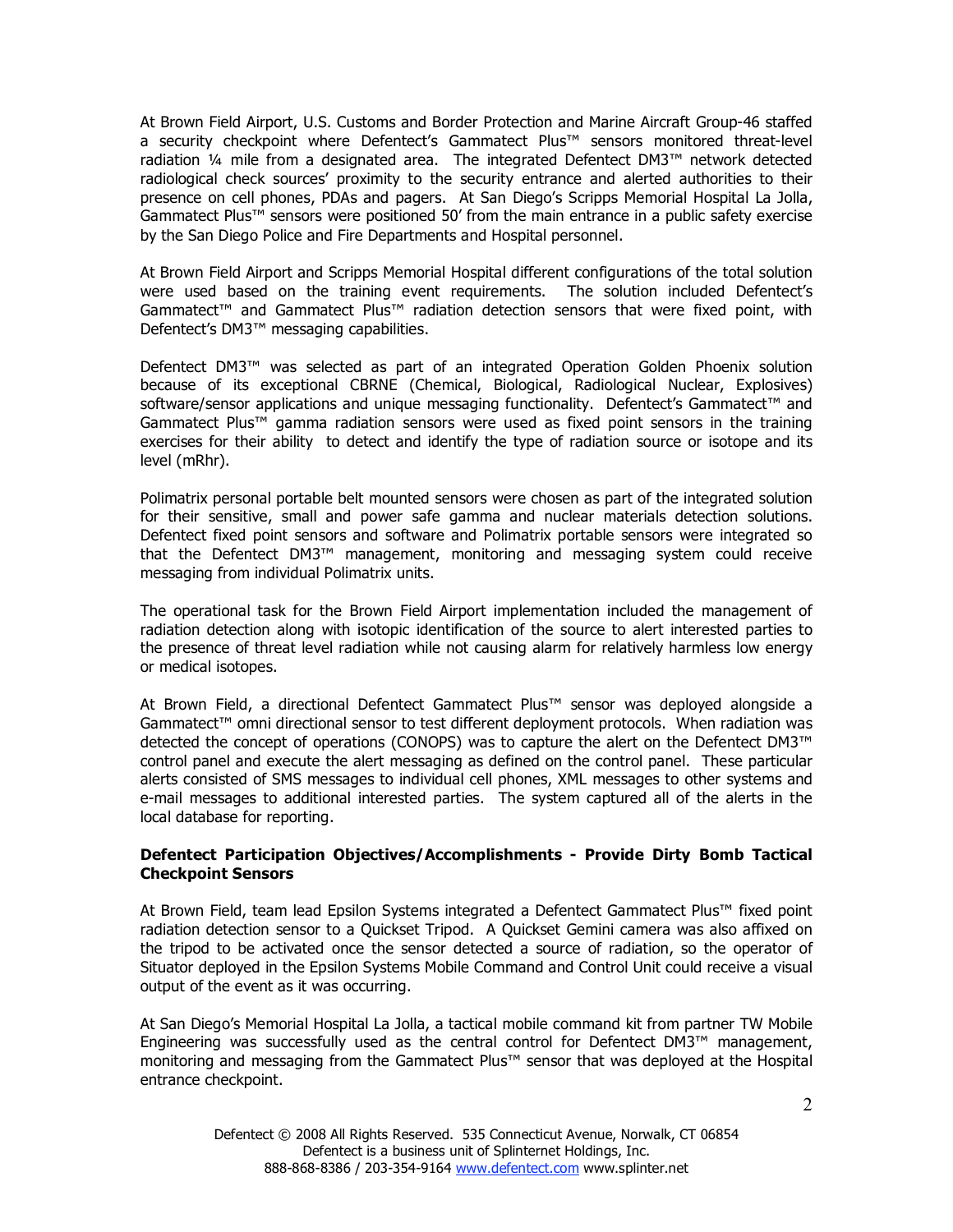#### **Demonstrating Isotope Classification For Threat Identification And Assessment**

Operationally, the Defentect DM3™ control panel provided support for inbound and outbound messages from a variety of sensors, and in the case of Operation Golden Phoenix, specifically, radiation sensors. The team was able to integrate Polimatrix sensor data with Gammatect Plus™ sensor data into Defentect's DM3™ and send it to handheld end user devices and to Situator for response Standard Operating Procedures. At both Brown Field and Scripps Memorial Hospital checkpoints, a radiation source was used to trigger radiation sensors. Defentect DM3™ received the input from the Gammatect Plus™ sensors. DM3™ interpreted the data and determined the isotope to be C-137 at various levels based on distance from the sensor, and in each case forwarded a message with this data to the control panel. This in turn activated the logging of the event and execution of the pre-defined rules for notification. (Note: The notification rules were changed many times over the course of testing to include more and more people that showed interest in receiving notifications from the sensors.) Through the application of pre-defined rules, notification of events and messaging of the results of the sensor alerts were sent in real time to the staff assigned to react during training exercises at both Brown Field and Scripps Memorial Hospital.

Defentect's DM3™ control panel was operated at Scripps Memorial Hospital checkpoint using a rapidly deployable mobile tactical kit designed and built by TW Mobile Engineering. The Defentect control panel was activated when a radiation source in a moving vehicle passed the Gammatect Plus™ sensor placed 50 feet from the checkpoint at the Hospital entrance.

#### **Evaluate Performance Under Various Environmental Conditions**

Brown Field was hot, windy, and dust was constantly blowing sand into the equipment. None of these conditions adversely affected the performance of the sensors in any way.

## **Demonstrate Interoperability With Other Golden Phoenix Participants' Solutions Including Epicenter Situational Management Software Solution**

In addition to the individual alerts executed at Brown Field, the Defentect DM3™ control panel successfully notified the Situational Management System, via pre-programmed XML, at the integrated team Epsilon Systems local Command and Control Mobile Unit. The Defentect DM3™ control panel was able to communicate the type of alert, the isotope and its level and GPS coordinates. Once received by Situator, the appropriate camera (Quickset GeminEye and/or the SightLogix thermal), was put into alarm status and was able to provide video, audio and operational cues to the operator controlling the system. A set of Standard Operating Procedures (SOP's) predefined for this type of radiation, C-137, was presented automatically to the operator for proper response and recovery. In addition, first responder personnel listed in the predefined response matrix received notification of the alert, radiation type and level.

## **Demonstrate Effective Response To Terrorist Or Border Crossing Threats**

At the Brown Field checkpoint, Defentect's Gammatect Plus™ sensors identified remote sources of radiation and alerted personnel manned with Polimatrix handheld units that threat-level radiation was identified in vehicles approaching the checkpoint. This information allowed the checkpoint staff to immediately take the proper measures in handling the vehicles carrying radioactive sources. In all instances where a sensor had set off an alert, pre-defined notifications were made to individuals assigned to receive alerts.